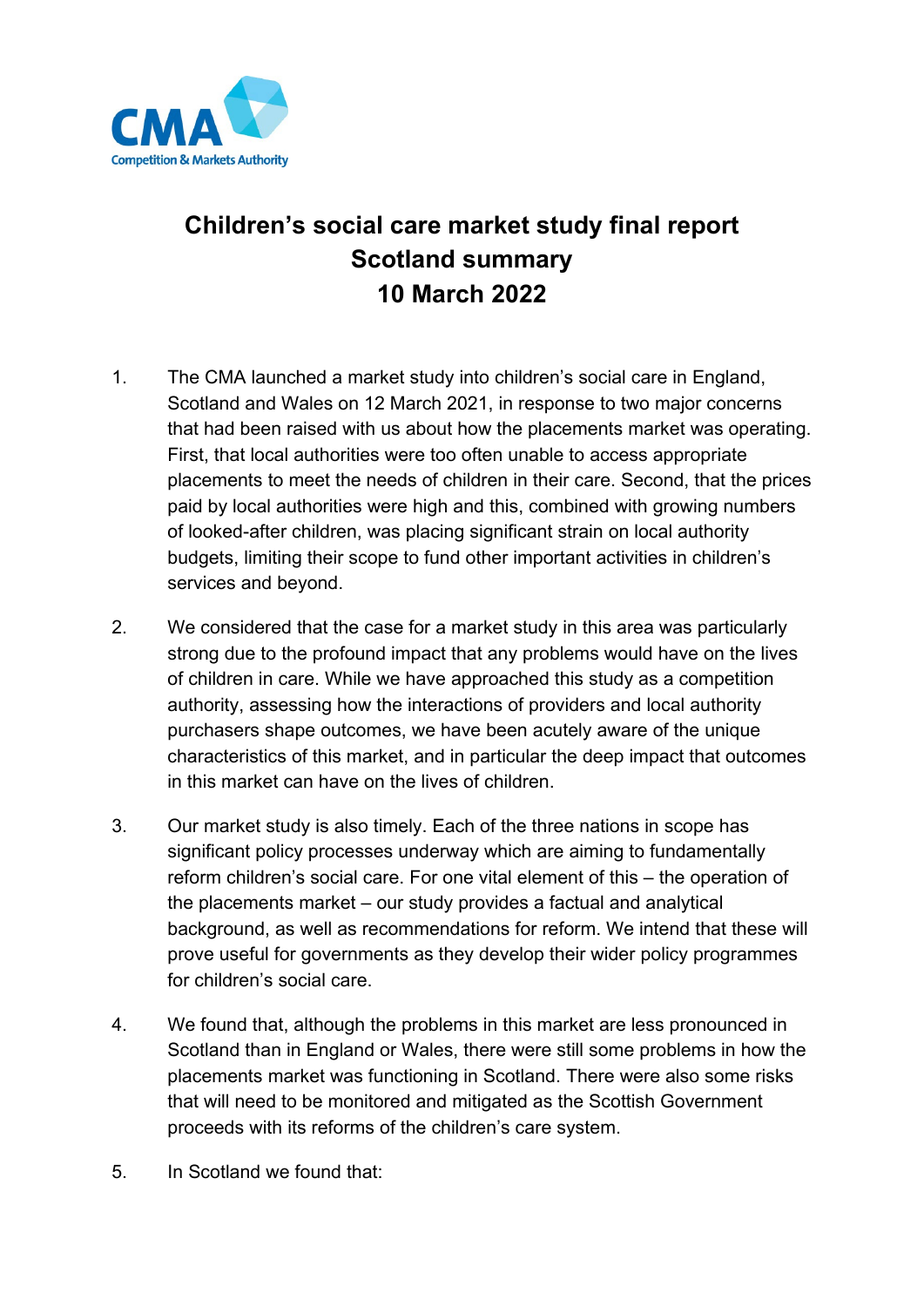- in general local authorities are able to find appropriate placements, in the right location for their children, but they can face difficulties in finding appropriate placements for children with more complex or rare needs. In addition, some children are being placed in Scotland from English local authorities due to a lack of appropriate places in England;
- the largest private providers of placements are making materially higher profits, and charging materially higher prices, than we would expect if this market were functioning effectively. Compared to England and Wales, we found lower prices in Scottish children's homes, but prices in fostering appear similarly high, despite all independent fostering agencies (IFAs) in Scotland operating on a not-for-profit basis; and
- some of the largest private providers, some of whom operate in Scotland, are carrying very high levels of debt, creating a risk that disorderly failure of highly-leveraged firms could disrupt the placements of children in care.
- 6. It is clear to us that this market, as it operates across England, Scotland and Wales, is not working well and that it will not improve without focused policy reform. Governments in all three nations have recognised the need to review the sector and have launched large-scale policy programmes. A key part of these programmes should be to improve the functioning of the placements market, via a robust, well-evidenced reform programme which will deliver better outcomes in the future. This will require careful policymaking and a determination to see this process through over several years.
- 7. We are therefore making recommendations to all three national governments to address these problems. Our recommendations set out the broad types of reform that are necessary to make the market work effectively. The detail of how to implement these will be for individual governments to determine, taking into account their broader aspirations for the care system and building on positive approaches that are already in evidence.
- 8. Our recommendations fall into three categories:
	- recommendations to improve commissioning, by having some functions performed via collaborative bodies, providing additional national support and supporting local authority initiatives to provide more in-house foster care;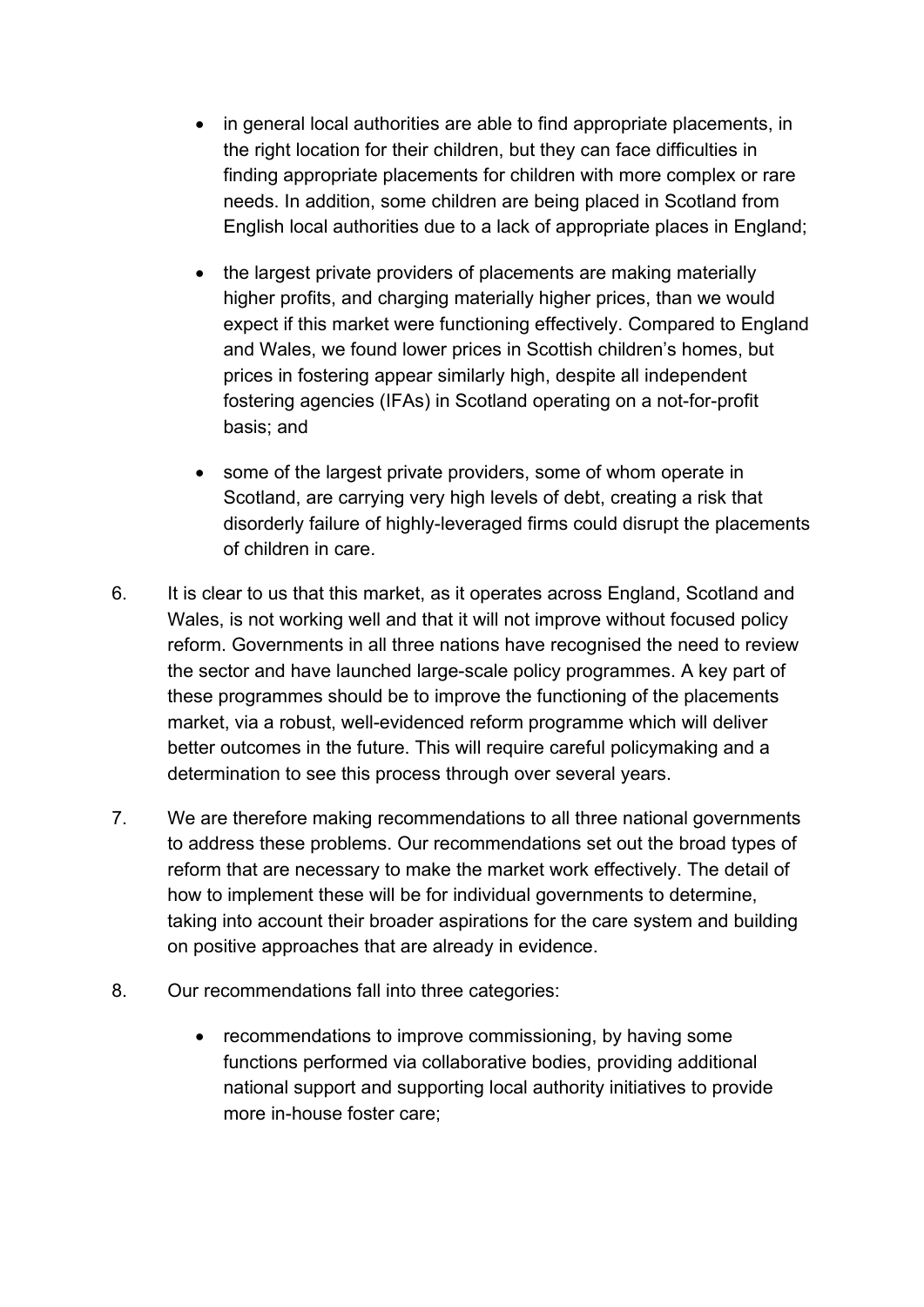- recommendations to reduce barriers to providers creating and maintaining provision, by reviewing regulatory and planning requirements, and supporting the recruitment and retention of care staff and foster carers; and
- recommendations to reduce the risk of children experiencing negative effects from children's home providers exiting the market in a disorderly way, by creating an effective regime of market oversight and contingency planning.
- 9. In recognition of the different contexts in each of England, Scotland and Wales, we differentiate between these in the text of the main report where appropriate. We have also drawn together the main conclusions and recommendations for each nation in its own dedicated summary. This summary sets out our main conclusions and recommendations for Scotland, and where appropriate compares our findings for Scotland with those for England and Wales. We do not set out our recommendations that apply only to England and Wales.

#### **Background: the placements market**

- 10. There are around 14,500 looked-after children in Scotland, out of a total of just over 100,000 looked-after children in England, Scotland and Wales. Of the children in care in Scotland a third are in foster care (compared with over two thirds in England and Wales); 10% are in residential settings (compared to 16% in England and 7% in Wales); and the remaining children are in 'other settings' including at home with parents, with kinship carers, with prospective adopters and in other community settings (this is notably higher than children in other settings in England and Wales).
- 11. The current annual cost for children's social care services is around £680 million in Scotland.
- 12. Children's social care is a devolved policy responsibility, with key policy decisions in Scotland being made by the Scottish Government. A significant policy reform process is underway in the children's social care sector in Scotland, where the findings of The Promise Independent Care Review are being taken forward by The Promise Scotland. The Promise outlined five foundations on which change must be grounded, including that where children are safe in their families and feel loved they must stay, and where living with their family is not possible, children must stay with their brothers and sisters where safe to do so. Local authorities in Scotland now have a duty to ensure siblings are supported to stay together, where appropriate.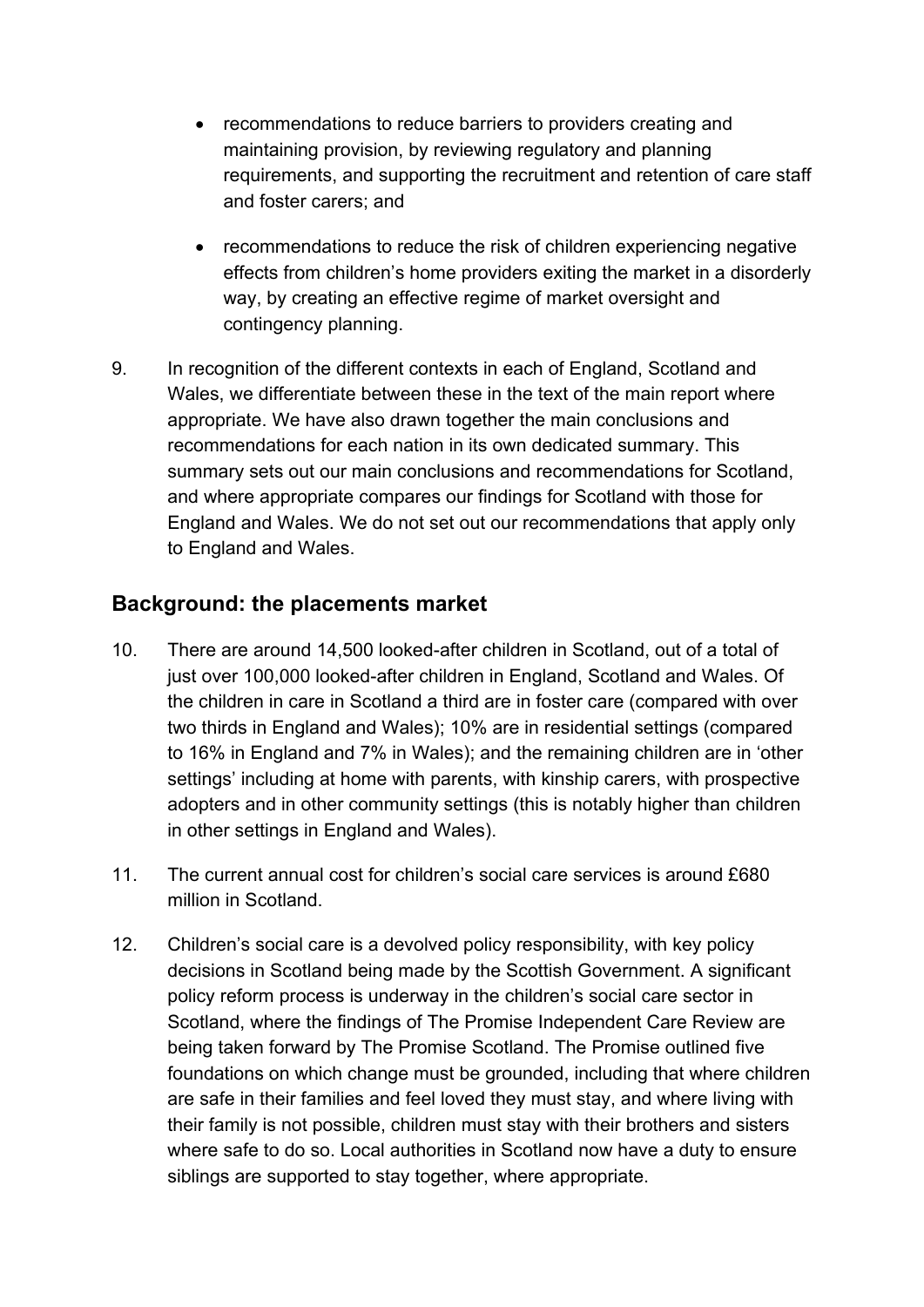- 13. In parallel, the Scottish Government has been consulting on proposals for a National Care Service for Scotland (NCS), following on from the Feeley review of adult social care. Amongst other matters, the Scottish Government sought views on whether the NCS should include both adult and children's social work and care services. Subject to ministers' decisions, this could have significant implications for the future of the children's social care sector in Scotland.
- 14. The Scottish Government has also committed to move away from the model of for-profit provision in children's social care and we consider the implications of this below.
- 15. In Scotland, the Care Inspectorate has responsibility for children's social care, along with adult social care, in contrast to Ofsted in England which has a narrower focus on children's services. The Care Inspectorate is responsible for inspecting children's social care provision to ensure it is of the appropriate standard. Both fostering services and children's homes fall within the Care Inspectorate's remit.
- 16. Local authorities in Scotland have statutory duties in relation to the children taken into their care. They are obliged to safeguard and promote children's welfare, including through the provision of accommodation and care. In discharging their duties, local authorities provide some care and accommodation themselves, and they purchase the remainder from independent providers, some of which are profit-making.
- 17. In Scotland, local authorities use a significant amount of local authority provision for children's homes, with around 35% of places being provided by the private sector. In contrast local authorities in England and Wales rely more heavily on private provision of children's homes places. Since 2014/15 there has been a reduction in the share of local authority children's homes in Scotland, and a corresponding increase in the private sector's share of children's homes, whereas the voluntary sector's share has remained relatively stable.
- 18. As well as shifting from local authority to private provision in Scotland, the average size of children's homes has fallen, as has also been the case in England and Wales. Most children's homes in Scotland now provide five or fewer places.
- 19. In fostering, local authorities maintain their own in-house fostering agencies, but also use independent provision in the form of IFAs. However, the majority of fostering placements are provided by local authority foster carers in each of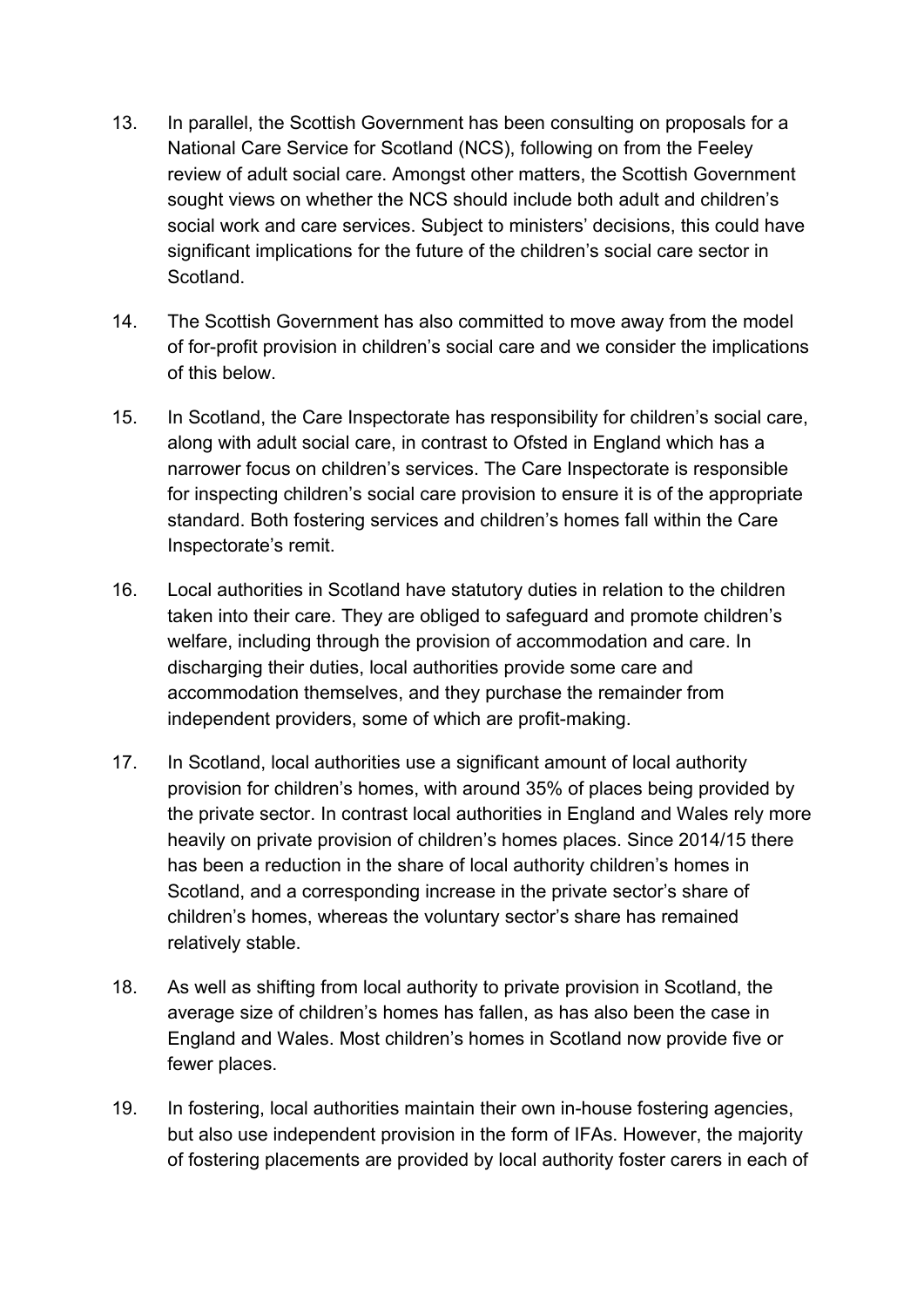Scotland, England and Wales. In Scotland, IFAs provide around 31% of foster placements; these are all not-for-profit providers, as for-profit provision is unlawful in Scotland. This picture has remained relatively stable since 2014/15. In England and Wales around 36% and 27% of foster placements, respectively, come from IFAs, with the majority operating on a for-profit basis.

- 20. In recent years, the number of looked-after children has fallen in Scotland, both in absolute terms and as a proportion of the population. Between 2016 and 2020 the number of looked-after children fell by 7% in Scotland. Over the same period, the number of looked after children, excluding those looked after at home, per 10,000 children declined in Scotland from 111 to 104. This is in contrast to England and Wales where numbers of looked after children rose over the same period.
- 21. Needs have also shifted, with more placements needed for older children, unaccompanied asylum-seeking children and those with more complex needs. These shifts have also increased demand for residential care and specialist fostering placements. We have seen an increasing gap between the number of children requiring placements and the number of local authority and third-sector placements available, although this has been less the case in Scotland than in England and Wales.

### **Move away from for-profit provision in Scotland**

- 22. We are conscious that the Scottish Government has committed to move away from for-profit provision in children's social care. Our study has focussed on outcomes in the placements market and, overall, we have seen no real differences in terms of quality of provision by local authority and private providers, as assessed by regulators. In terms of price, our evidence suggests that the cost to local authorities of providing their own children's home placements is no less than the cost of procuring placements from private providers. In fostering, however, there is indicative evidence that local authorities could provide some placements more cheaply than by purchasing them from IFAs.
- 23. Implementation of any policy to move away from for-profit provision will take time and it is therefore inevitable there will be continued reliance on private provision to provide needed capacity for an extended period. During this period it is vital that the children are able to be placed in appropriate placements, at a reasonable cost to local authorities. In particular, a sudden loss of private capacity from the market could place local authorities in a difficult position, with negative impacts on children. Our recommendations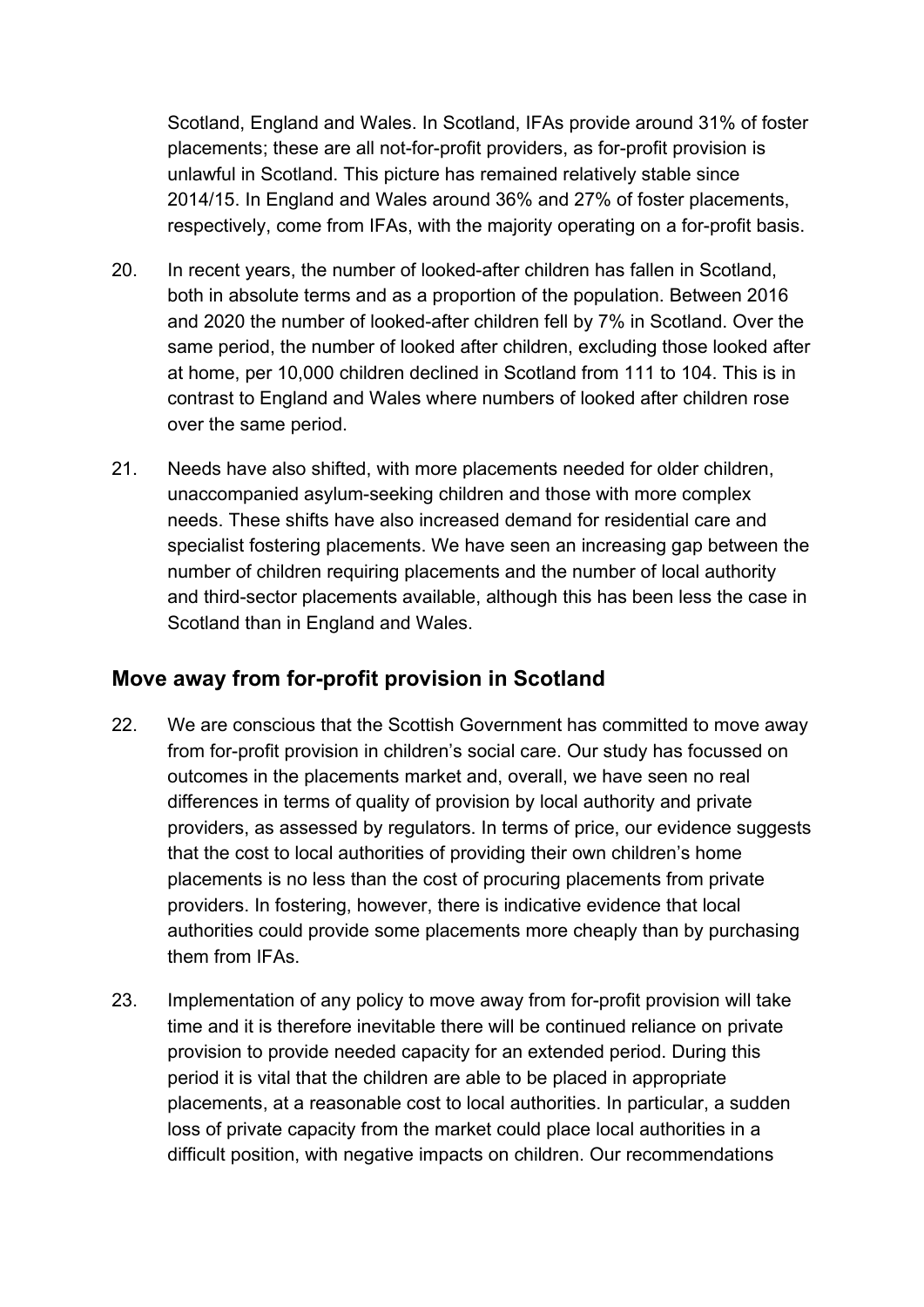would contribute to ensuring that the placements market operates as well as possible in this transition period.

- 24. Even in a situation where for-profit provision has been removed entirely, it is likely that Scottish local authorities will continue to rely on commissioning places from not-for-profit providers, and that new placements capacity will be needed, either to reflect changing needs, or simply to replace lost capacity (eg through foster carers retiring). Our recommendations around commissioning, barriers to investment and resilience would remain relevant in this context.
- 25. The decision to move away from for-profit provision is rightly for the Scottish Government to take and involves considerations that go beyond our scope as a competition authority. In moving forward with this, however, we recommend that the Scottish Government carefully considers the points we have raised as part of the planning, funding and monitoring involved in the process of directly restricting for-profit provision, to ensure that this is achieved in a way that does not inadvertently result in negative outcomes for children.

#### **Problems in the placements market**

- 26. The placements market the arrangements by which local authorities source and purchase placements for children – plays an important role in the provision of residential and fostering placements for children. As set out above, in Scotland, the placements market also plays an important role in allowing the local authority to purchase placements they do not provide inhouse, including fostering placements provided by the voluntary sector.
- 27. Regulators assess most residential placements and fostering services as being of good quality, and there is no clear difference, on average, between their assessments of the quality of private provision, as compared with local authority provision. In Scotland, in December 2021, the Care Inspectorate reported that overall, the quality of fostering services was high and that it evaluates most care homes for children and young people in Scotland as being 'good' or 'very good'.
- 28. Our study found problems in the way the placements market is operating in Scotland. Overall, we found that children are not always gaining access to placements that appropriately meet their needs and are in the appropriate locations and local authorities are sometimes paying too much for placements. While these problems are less pronounced than in England and Wales, they are still contributing to outcomes that are worse than they would be if the market were functioning better.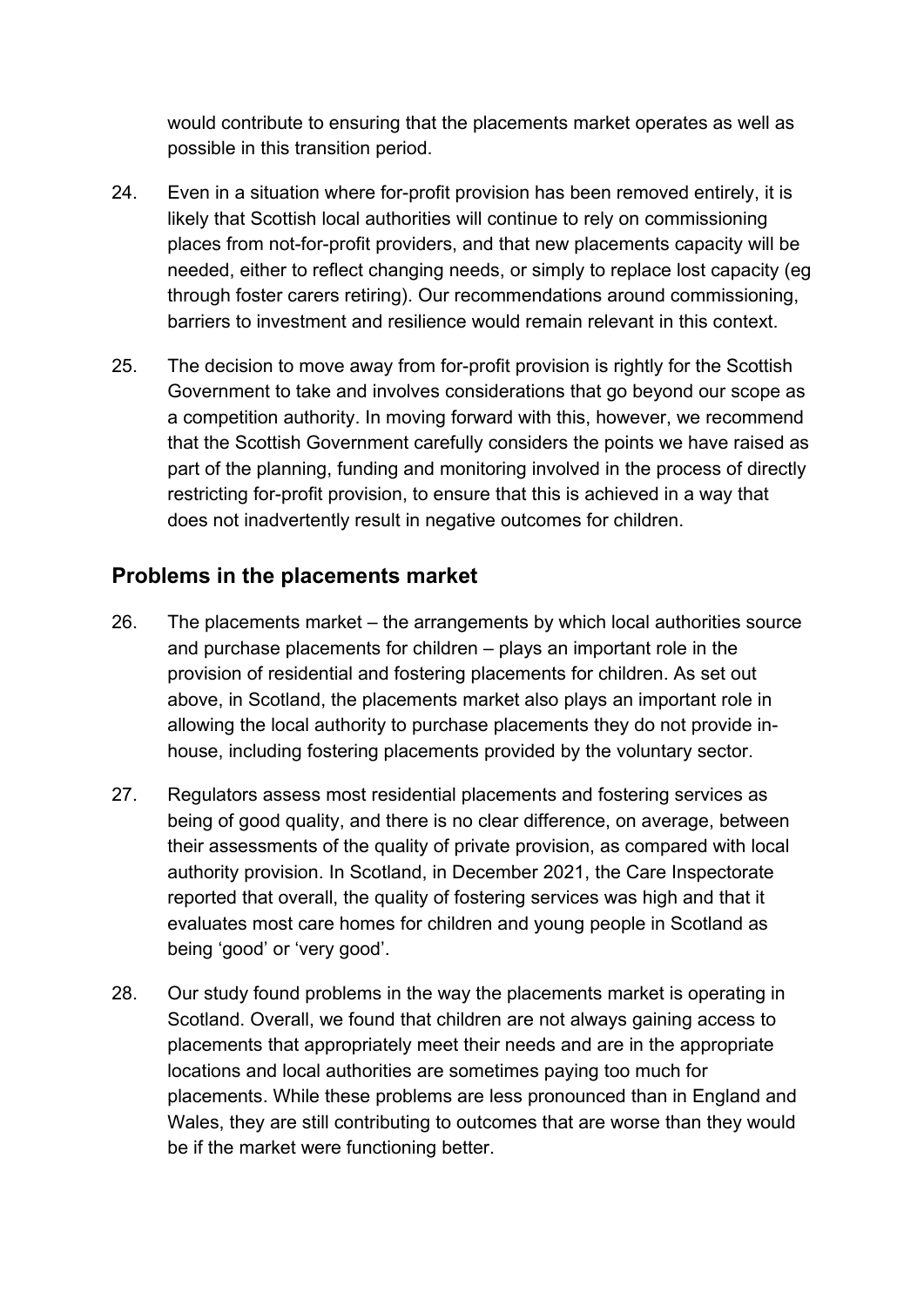- 29. First, and most importantly, the placements market is failing to provide sufficient supply of the right type so that looked-after children can consistently access placements that properly meet their needs, when and where they require them. Concerns about the supply of placements in Scotland are less pronounced in England and Wales, as we would expect given falling numbers of looked-after children in Scotland. However, we were told Scottish local authorities experience difficulties finding appropriate placements for some children, including that there is a general shortage of foster carers and particularly so for children with more complex needs, such as complex disabilities or older children with risk factors, and for family groups. Fewer concerns were raised around the overall capacity of residential care in Scotland, but shortages were reported for residential care for children with disabilities and for children with mental health issues.
- 30. As a result of these capacity constraints, we were told that some children are being placed in settings whereby they are unable to access care, therapies or facilities that they need: we were told consistently by local authorities in Scotland that it is especially difficult to find placements for children with more complex needs and for older children.
- 31. Particular concerns were expressed about children being placed cross-border from England into Scotland, because of a lack of suitable places in England. In such circumstances, children may be very far from home and in a different legal and educational system.
- 32. Second, the prices and profits of the largest providers in the sector in England, Scotland and Wales are materially higher than we would expect them to be if this market were working well. The evidence from our core data set, covering fifteen large providers, shows that these providers have been earning significant profits over a sustained period. For the children's homes providers in our cross-GB data set we have seen steady operating profit margins averaging 22.6% from 2016-20, with average prices increasing from £2,977 to £3,830 per week over the period, an average annual increase of 3.5%, after accounting for inflation. In fostering, prices have been steady at an average of £820 per week, and indeed have therefore declined in real terms, but profit margins of the largest IFAs appear consistently high at an average of 19.4%.
- 33. We found that the profitability of the children's homes in Scotland of the providers in our dataset (with a coverage of 53% of places) was markedly less than the average across all three nations; from FY 2016 to 2020, the average operating profit per child was £28,000 in Scotland compared to an average of £44,000 across all three nations (we caution, however that this was from a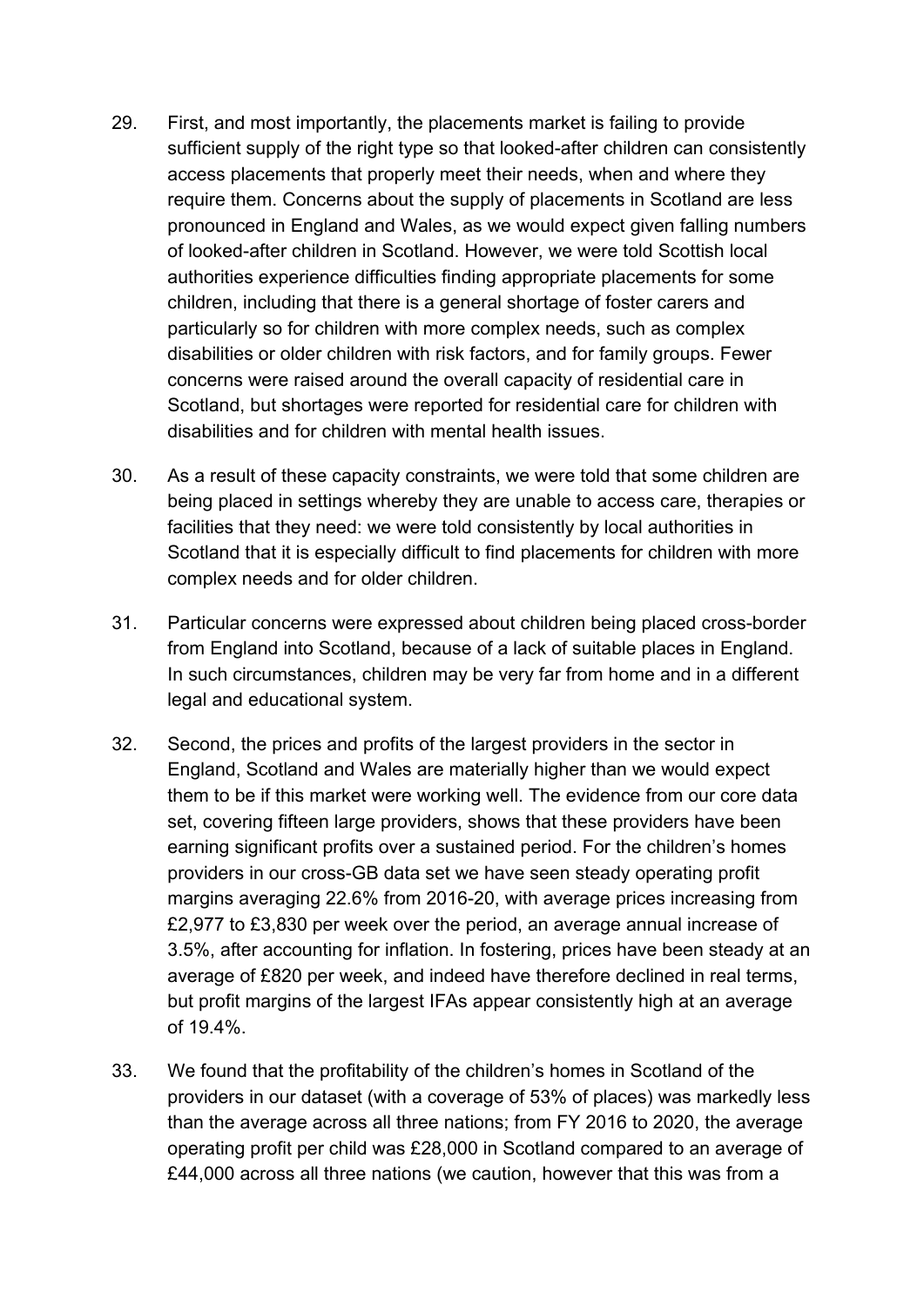relatively small sample of just the largest providers). These levels of prices and profits are therefore less of a concern in Scotland than in England and Wales. This finding is in line with stakeholders expressing more limited concerns about the supply of placements in Scotland.

- 34. However, for the fostering services in Scotland of the providers in our agency level dataset the surplus of revenues over costs (what we would call profit, in a profit-making organisation) was similar to the average across all three nations; from FY 2016 to 2020, the average operating surplus per child was £9,100 in Scotland, compared to an average of £8,600 across all three nations. This is perhaps surprising, given that providers in Scotland are required to operate on a not-for-profit basis, although we note that the providers in our dataset are for-profit businesses operating a not-for-profit arm in Scotland. Policymakers and commissioners in Scotland may wish to bear this finding in mind as they assess the prices they are paying to IFAs, as well as in the design of any measures to restrict for-profit provision in children's homes.
- 35. If this market were functioning well, we would expect to see existing providers investing and expanding in the market and new providers entering. This would drive down prices as local authorities would have more choice of placements, meaning that less efficient providers would have to become more efficient or exit the market, and the profits of the largest providers would be reduced. Eventually, profits and prices should remain at a lower level as providers would know that if they raised their prices, they would be unable to attract placements in the face of competition. The high profits of the largest providers therefore shows that competition is not working as well as it should be.
- 36. Third, we have concerns around the resilience of the market. Our concerns are not about businesses failing *per se*, but about the impact that failure can have on the children in their care. Were a private provider to exit this market in a disorderly manner – for instance by getting into financial trouble and closing its facilities – children in that provider's care could suffer harm from the disruption, especially if local authorities were unable to find alternative appropriate placements for them. Given the impact of these potential negative effects on children's lives, the current level of risk needs to be actively managed. This is less of a concern in the case of fostering, as foster carers should be able to transfer to a new agency with minimal impact on children. It is a greater concern in the case of children's homes, where placements may be lost altogether.
- 37. We have seen very high levels of debt being carried by some of the largest private providers, with private equity-owned providers of children's homes in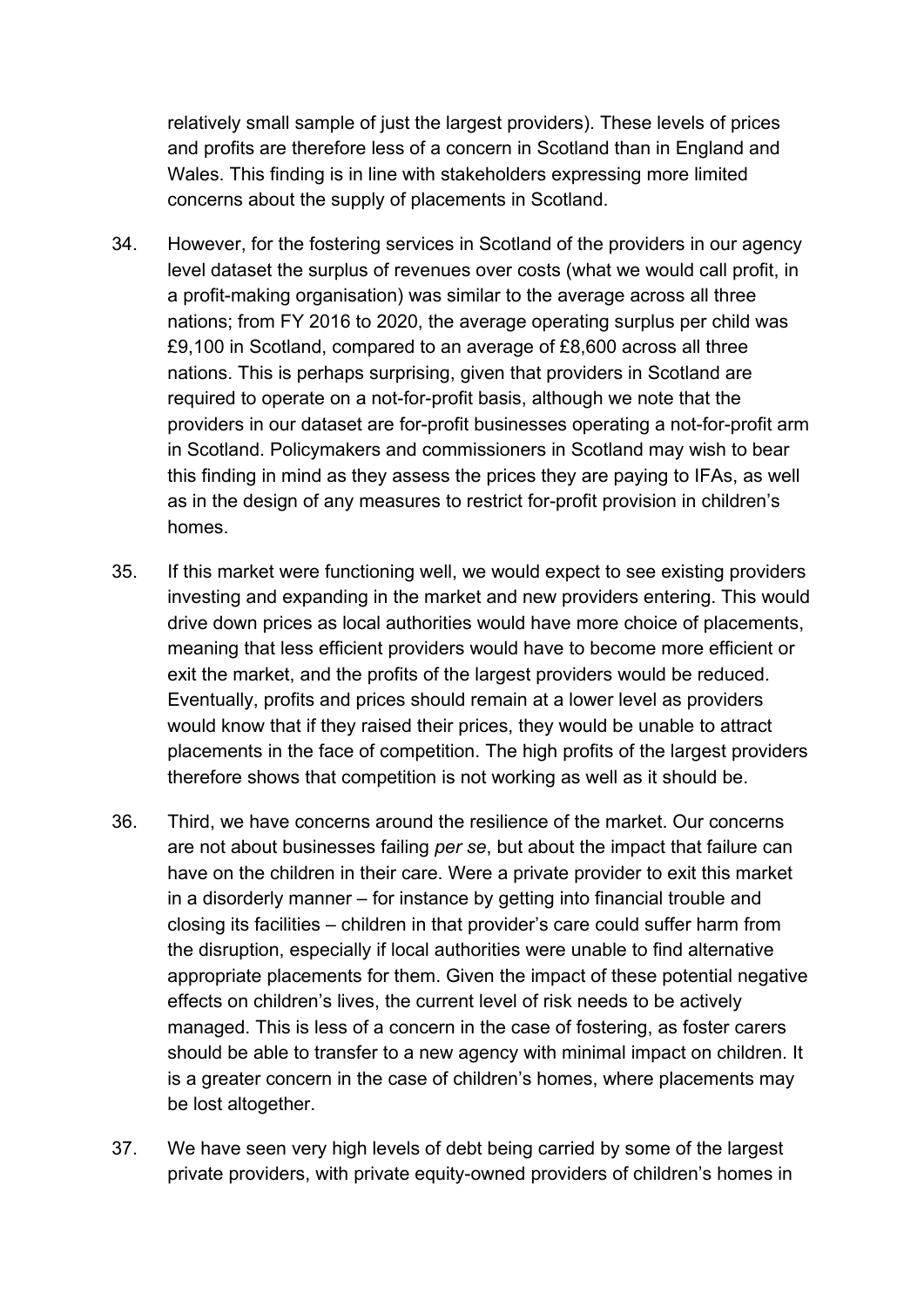our dataset having particularly high levels. This level of indebtedness, all else being equal, is likely to increase the risk of disorderly exit of firms from the market.

- 38. In addition to the above concerns about the market, some respondents have argued that the presence of for-profit operators is inappropriate in itself. We note that in Scotland, it is illegal for commercial for-profit firms to provide foster care and that the Scottish Government has expressed an intention to remove profit-making from the provision of care to looked-after children more generally. We regard the issue of the legitimacy of having private provision in the social care system as one on which it is primarily for elected governments to take a view. Nonetheless we are well placed to consider the outcomes that private providers produce, as compared to local authority provision.
- 39. While there are instances of high and low quality provision from all types of providers, the evidence from regulatory inspections gives us no reason to believe that private provision is of lower quality, on average, than local authority provision.
- 40. Turning to price, our evidence suggests that the cost to local authorities of providing their own children's home placements is no lower than the cost of procuring placements from private providers, despite their profit levels. By contrast, in fostering, there is indicative evidence that local authorities could provide some placements more cheaply than by purchasing them from IFAs. We have therefore made recommendations to the Scottish Government, along with the UK Government and Welsh Government, to run pilots in certain local authorities to test the potential to make savings by bringing more fostering placements in-house.
- 41. Finally, as noted above, we have seen that some private providers, particularly those owned by private equity investors, are carrying very high levels of debt. As local authorities need the capacity from private providers, but these providers can exit the market at any time, these debt levels raise concerns about the resilience of the market. We have therefore made recommendations to enable these risks to be actively monitored so that there is minimal disruption to children in care.
- 42. Given the importance of the functioning of the placements market for lookedafter children, the problems we have found must be addressed. In the following three sections, we set out our findings on the main drivers of these problems, and the recommendations we are making to address them.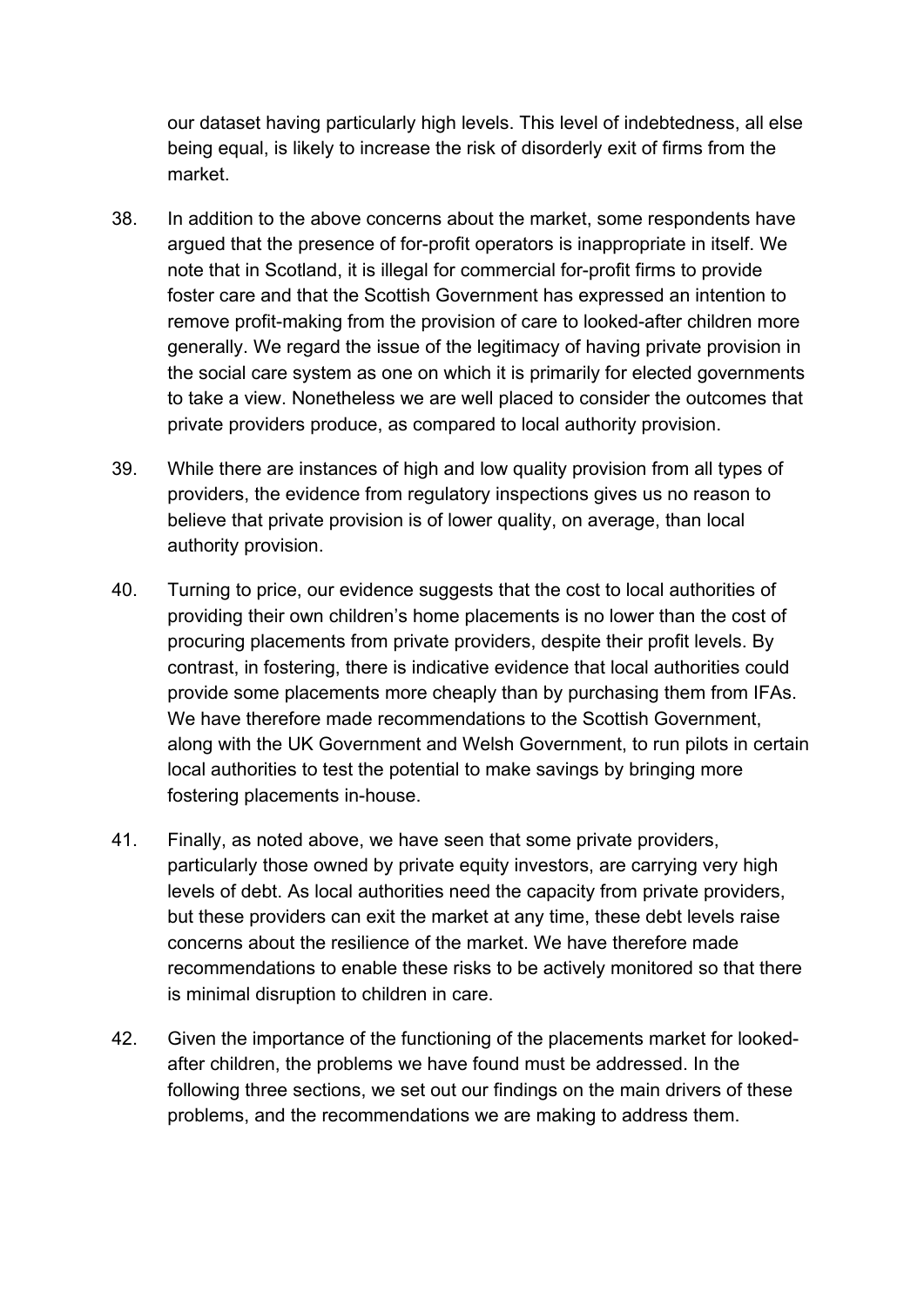# **Commissioning**

- 43. A key factor in determining how well any market functions is the ability of the behaviour of purchasers to drive the provision of sufficient supply at an acceptable price. The current shortfall in placements for children with particular needs in Scotland is therefore an indication that this mechanism is not working as well as it should. In particular, we have found that there are serious limitations on the ability of local authorities in Scotland, who purchase placements, to engage effectively with the market to achieve the right outcomes.
- 44. In order to engage effectively with the market, local authorities, directly or indirectly, need to be able to:
	- forecast their likely future needs effectively, gaining a fine-grained understanding of both the overall numbers of children that will be in their care, and the types of need those children will have;
	- shape the market by providing accurate and credible signals of the likely future needs of children to existing and potential providers, and incentivising providers to expand capacity to meet these needs; and
	- procure placements efficiently, purchasing those places that most closely match the needs of children, in the most appropriate locations, at prices that most closely reflect the cost of care.
- 45. However, we have found that local authorities face serious challenges when trying to do each of the above.
- 46. Individual local authorities face an inherently difficult task when trying to develop accurate forecasting. They each buy relatively few placements, and they experience significant variation in both the number of children requiring care and their specific needs. The absence of reliable forecasts means that there is greater uncertainty in the market than there needs to be. This acts as a barrier to investment in new capacity needed to meet future demand.
- 47. In Scotland, local authorities explained that they rarely forecast future demand as a result of the difficulties involved and because they do not consider there to be the same overall under-supply of placements in Scotland, as seen in England and Wales, notwithstanding their concerns around the difficulty of placing children with rare or complex needs. Large providers that operate in Scotland also highlighted issues around the accuracy of local authority forecasting, the inconsistency in approach and a lack of available information to support forecasting.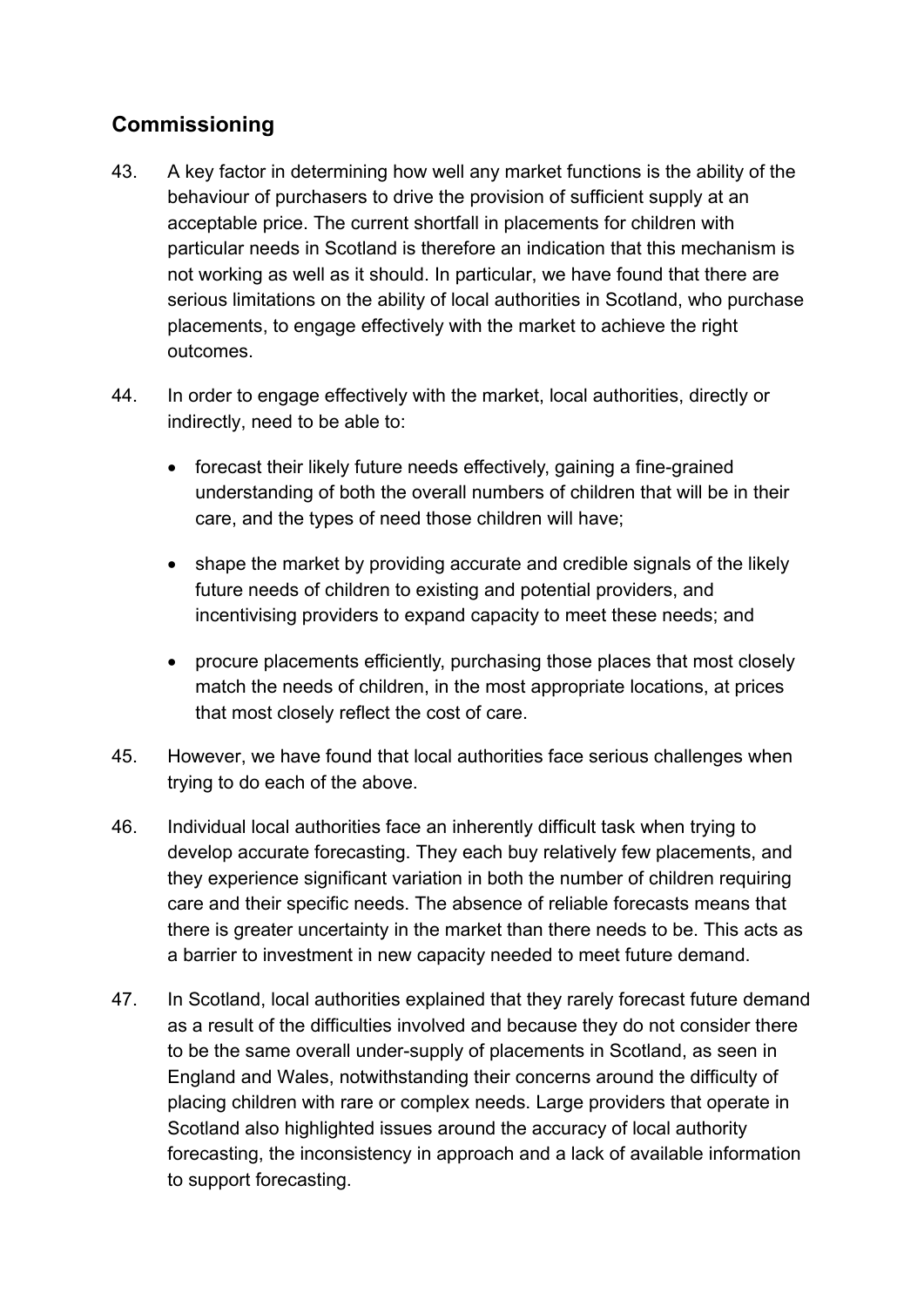- 48. Scotland Excel operates on behalf of Scotland's 32 local authorities, undertaking strategic commissioning of services and providing a wide range of national contracts for local authorities in Scotland, including contracts for the provision of fostering services and children's residential care. It told us that it uses historic placement patterns and changes in policy direction to estimate likely trends for renewal frameworks but does not undertake detailed forecasting on behalf of local authorities. Support has been expressed for further involvement from Scotland Excel in terms of forecasting support.
- 49. Even where future needs can be anticipated, local authorities struggle to convert this understanding into signals that providers will act on. Local authorities must often take whatever placement is available, even when it is not fully appropriate for the needs of the child. This blunts the ability of local authority purchasing decisions to shape the market to provide for their true needs. In Scotland, most local authorities told us that they do not attempt to actively shape the market by encouraging providers to invest in new provision. Local authorities acting alone face particular challenges in attempting to shape the market. For example, often the demand of an individual local authority for certain types of specialist provision is too low to justify contracting a whole service to meet these needs.
- 50. Scotland Excel has taken steps to assist local authorities with shaping the market, although these initiatives are relatively nascent. Scotland Excel explained that in terms of encouraging providers to supply the right type of placements (needs catered for and geographic location), its role has generally been to identify sufficiency gaps in the market to inform its framework agreements and to maximise participation on frameworks to enable maximum choice. Scotland Excel also told us that it does not currently have any plans to further expand its role in relation to market shaping. Support has also been expressed for further involvement from Scotland Excel around market shaping.
- 51. We have seen considerable evidence that working together can make local authorities more effective. Collaborative procurement strategies can strengthen the bargaining position of local authorities, and groups of local authorities can more effectively engage with private providers to support the case for investment in new capacity, which provides the right type of care in the right locations. We note the support that has been expressed for Scotland Excel, but also that it is up to individual authorities whether they secure placements through it, and that not all local authorities do so for every placement they require.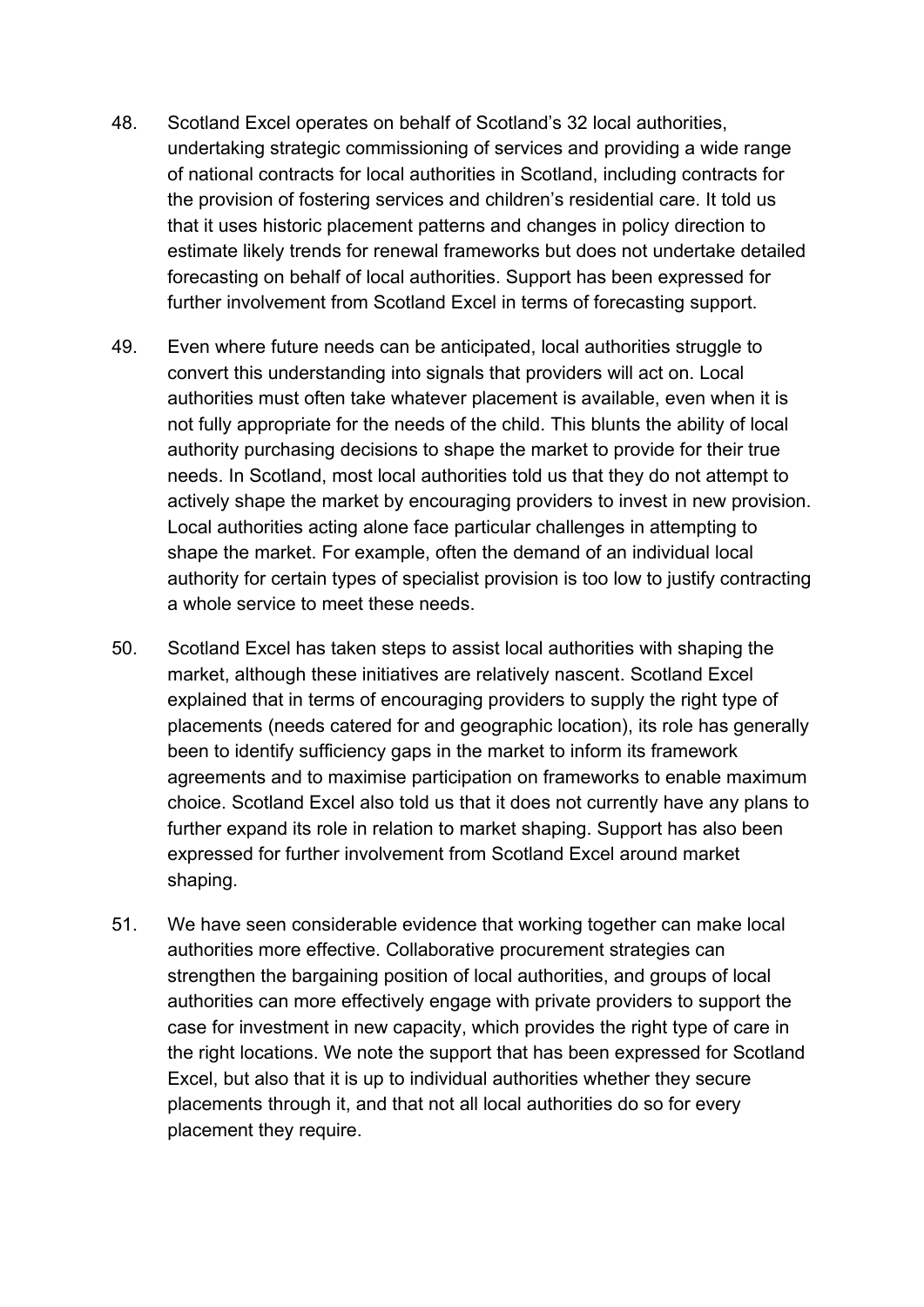52. While we have seen varying degrees of cooperative activity between different groups of local authorities, there is scope for this to go further. Despite regional collaboration being widely seen as beneficial, local authorities can struggle to collaborate successfully due to risk aversion, budgetary constraints, differences in governance, and difficulties aligning priorities and sharing costs. It is not clear how local authorities can sufficiently overcome these barriers even if given further incentive to do so. As such, without action by national governments to ensure the appropriate level of collaboration, local authorities are unlikely to be able to collaborate sufficiently to deliver the outcomes that are needed.

#### **Recommendation 1.1: Larger scale market engagement**

- 53. We recommend that the Scottish Government requires a more collective approach to engagement with the placements market. This should include:
	- setting out what minimum level of activity must be carried out collectively. This should include an appropriate degree of activity in each of the key areas of forecasting, market shaping and procurement;
	- ensuring there is a set of bodies to carry out these collective market shaping and procurement activities, with each local authority required to participate in one of them. In Scotland it is plausible that this may be at a national level (building on the work of Scotland Excel); and
	- providing an oversight structure to ensure that each body is carrying out its functions to the appropriate level. This should involve an assessment of the extent to which sufficiency of placements is being achieved within each area.
- 54. The Scottish Government should determine how best to implement this recommendation taking into account key issues that lie beyond the scope of our study. In examining the relative advantages and disadvantages of different options, the Scottish Government should consider:
	- the number of bodies: for any body or set of bodies created there will be a trade-off between gaining buyer power and efficiencies through larger size, versus difficulties of coordination and management that come with that. The Scottish Government should consider these factors in determining the appropriate approach;
	- what precise collective market shaping and procurement activities are assigned to the body or bodies: there is a range of options, from mandating only a small amount of supportive activity to be carried out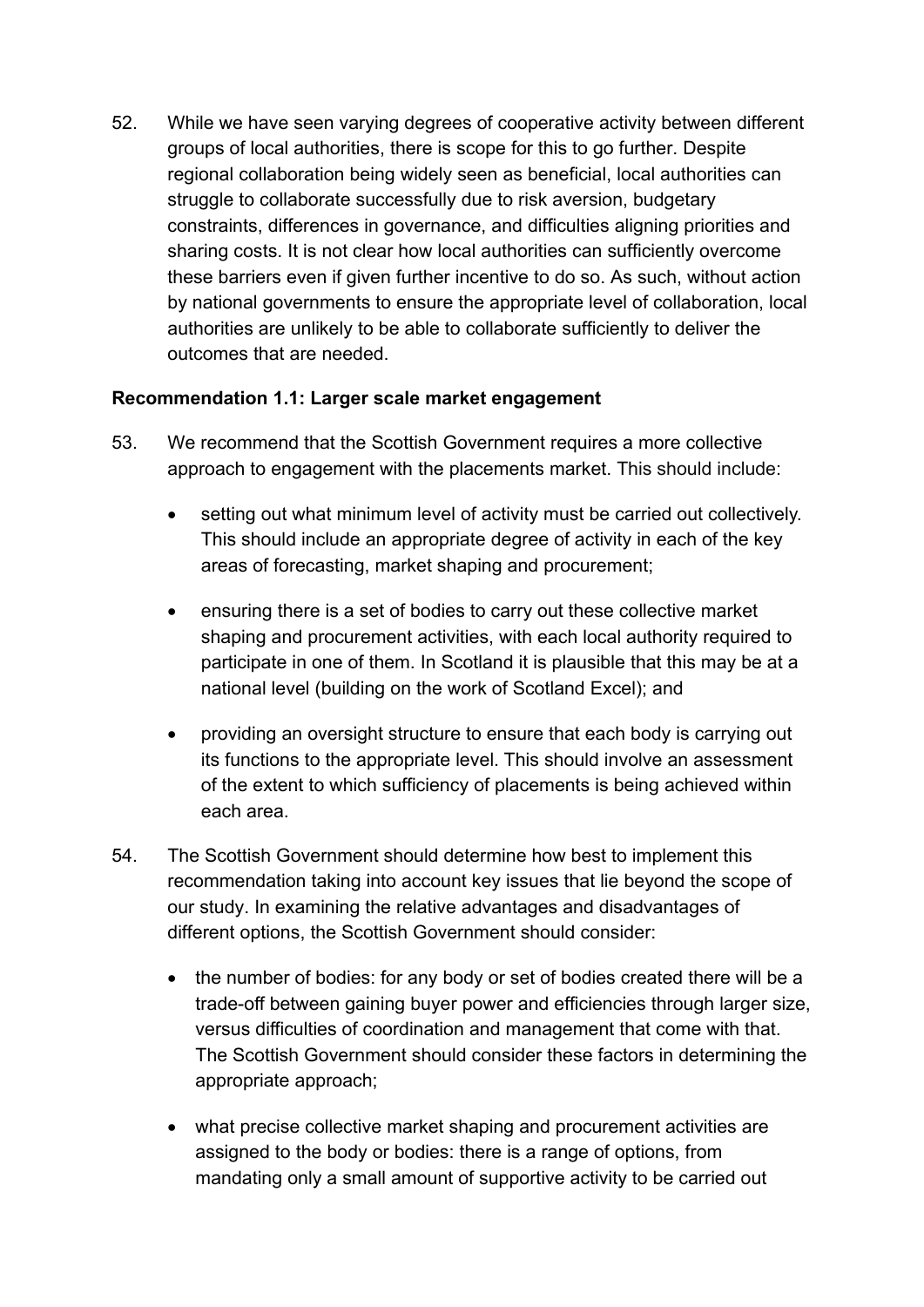collectively (eg forecasting, market shaping and procurement only for children with particular types of complex needs), through to mandating all of this activity to be carried out by the collective body or bodies;

- the relationship between the new body or bodies and local authorities: the national body or regional bodies will decide on how the mandated level of collective activity is carried out. This could be with local authorities collectively reaching agreement or the national body or regional bodies could be given the power to decide;
- the governance of the body or bodies: on the presumption that corporate parenting responsibilities (and therefore the ultimate decision of whether to place a particular child in a particular placement) will remain with local authorities, there may be a tension between the roles of the local authorities and the collective body or bodies that will need to be resolved via the governance structure; and
- how to best take advantage of what is already in place, in particular the role of Scotland Excel. There are benefits of building on existing initiatives in terms of avoiding transition costs and benefiting from organic learning about what works well in different contexts. For example, consideration should be given to using existing agreements, organisations and staff as the basis for future mandated collective action.
- 55. Wherever responsibility for ensuring there is sufficient provision for lookedafter children sits, it is essential that this body or bodies are appropriately held to account. As such, we are also recommending that local authority duties should be enhanced to allow more transparent understanding of the extent to which sufficiency of placements is being achieved within each area. In order to do this, better information is required to understand how often children are being placed in placements that do not fit their needs, due to a lack of appropriate placements in the right locations. This will also help ensure that moving to a wider geographical focus helps support the aim of placing more children closer to home, unless there is a good reason not to do so.

#### **Recommendation 1.2: National support for purchaser engagement with the market**

- 56. We recommend that the Scottish Government provides additional support to local authorities and collective bodies for forecasting, market shaping and procurement.
- 57. With regards to forecasting, the Scottish Government should establish functions at a national level supporting the forecasting of demand for, and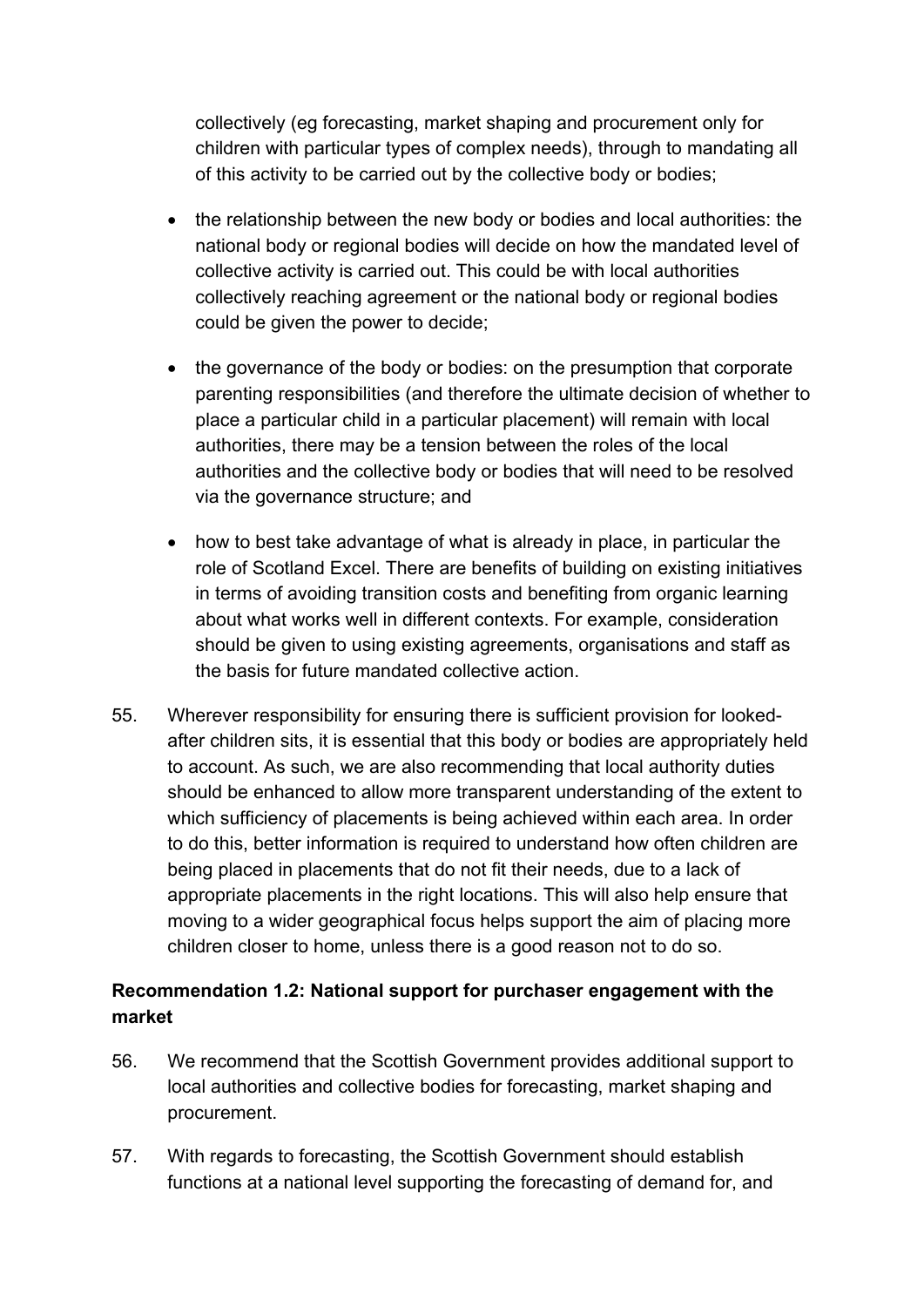supply of, children's social care placements. These functions should include carrying out and publishing national and regional analysis and providing local authorities and collective body or bodies with guidance and support for more local forecasting, including the creation of template sufficiency reports.

58. For market shaping and procurement, the Scottish Government should support the increase in wider-than-local activity by funding collective bodies to trial different market shaping and procurement techniques and improving understanding of what market shaping and procurement models work well.

#### **Recommendation 1.3: Support for increasing local authority foster care provision**

- 59. We recommend that the Scottish Government supports innovative projects by individual local authorities, or groups of local authorities, targeted at recruiting and retaining more foster carers to reduce their reliance on IFAs. While precise like-for-like comparisons are difficult to make, our analysis suggests that there are likely to be some cases where local authorities could provide foster placements more cost-effectively in-house rather than via IFAs, if they are able to recruit and retain the necessary carers. This finding holds in Scotland, despite the fact that for-profit provision of foster carers is not permitted. We have heard from local authorities who have successfully expanded their in-house foster care offering and have seen positive results.
- 60. The Scottish Government should offer targeted funding support for innovative projects by individual local authorities, or groups of local authorities, targeted at recruiting and retaining more foster carers to reduce their reliance on IFAs. Any such projects should then be evaluated carefully to provide an evidence base to help shape future policy.

#### **Recommendations we are not taking forward: banning for profit care; capping prices or profits**

- 61. Some respondents have argued that we should directly address the problem of high profits and prices in the placements market by recommending that local authorities stop using private provision altogether, or that caps should be imposed on their prices or profits.
- 62. Turning first to children's homes, as discussed above, we did not find evidence that providing local authority placements was any less costly to local authorities than purchasing placements from private providers. While the problem of a lack of appropriate capacity is less acute in general in Scotland than in England and Wales, it is clear that there will be a need for new investment in capacity, to meet new needs or to replace capacity otherwise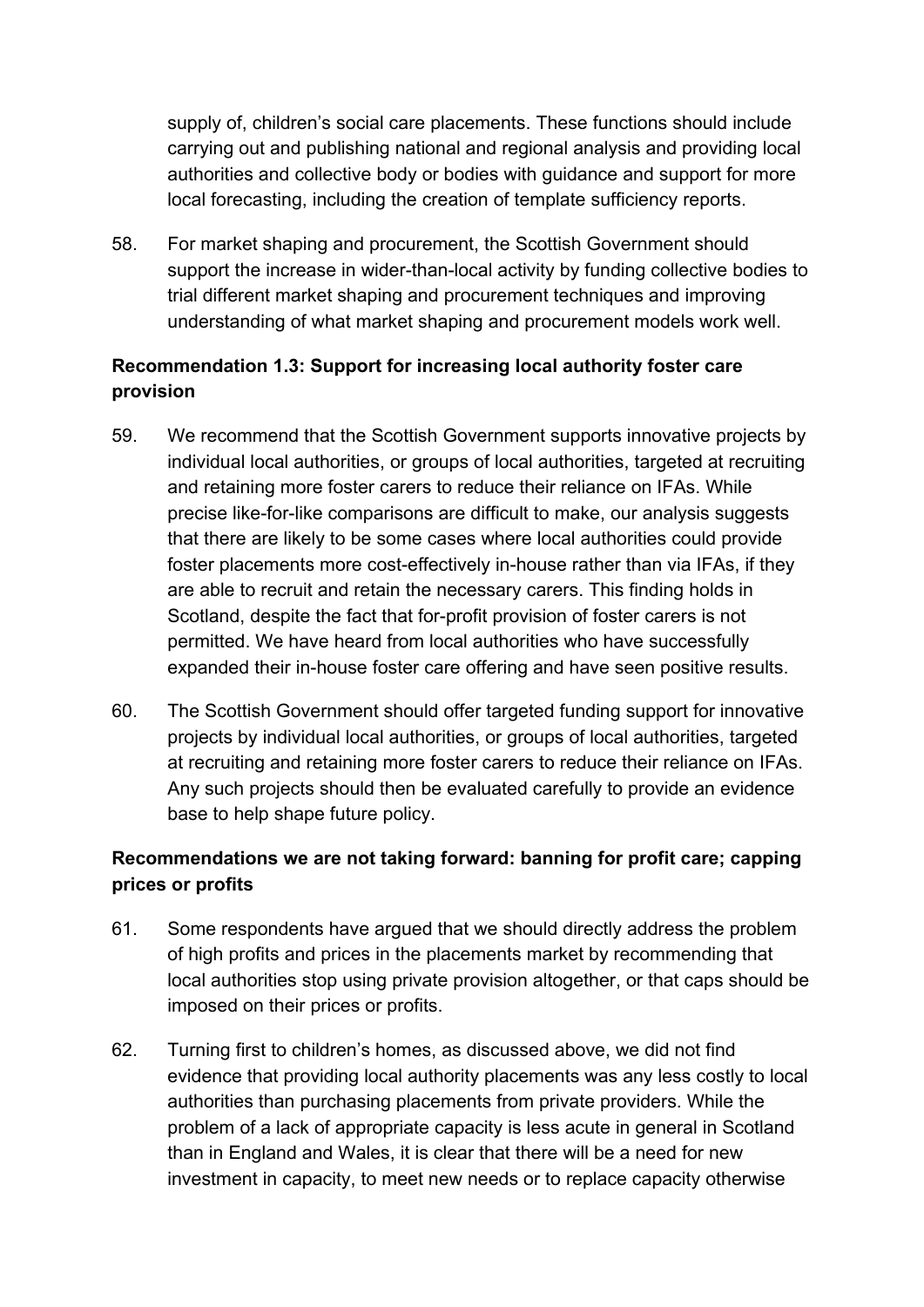leaving the market. Banning private provision, or taking measures that directly limit prices or profits (which may deter entry or encourage exit of private providers), would entail a commitment to significant investment in capacity by the public sector. Our assessment is that such a ban or profit cap is not necessary to deliver a well-functioning placements market. However, we recognise that factors beyond our remit are relevant to this decision, and that it is the role of democratically-elected governments to weigh them up.

63. We recognise that the provision of for-profit foster services is already illegal in Scotland. Again, the CMA is making no recommendation in favour or against this position. However, we note our findings in relation to the prices in our dataset of IFA placements in Scotland, which were higher than in England and Wales. This indicates that banning for-profit provision does not, in itself, necessarily reduce the cost of placements to local authorities.

#### **Overall recommended approach on commissioning**

- 64. Our recommendations aim to address the problems we have found in Scotland by addressing their root causes, in particular to strengthen the position of local authority commissioners when purchasing placements and to remove unnecessary barriers to the creation of new provision, including from not-for-profit providers(as discussed in the next section). Improving the approach to purchasing, potentially building on the role of Scotland Excel, will provide local authorities with greater purchasing power and put them in a better position to forecast future demand and manage capacity requirements accordingly. Removing barriers to investment in new provision will help providers respond more effectively to the needs of children.
- 65. Over time, we believe that these measures would be successful in drawing more appropriate supply to the market and driving down prices for local authorities, without acting as a drag on required ongoing and new investment in provision. In doing so they would move the market to a position where providers are forced to be more responsive to the actual needs of children, by providing places which fully meet their needs, in locations which are in the best interests of those children. Such placements ought also to offer better value to commissioners who are purchasing them, by being priced more in line with the underlying cost of provision.
- 66. We are aware that there have been calls in the past for greater aggregation in commissioning. Currently, the Scottish Government is considering the potential for children's social care to be included within a National Care Service (NCS). Amongst other matters within the Scottish Government's consultation on an NCS, it is proposed that the NCS will be responsible for the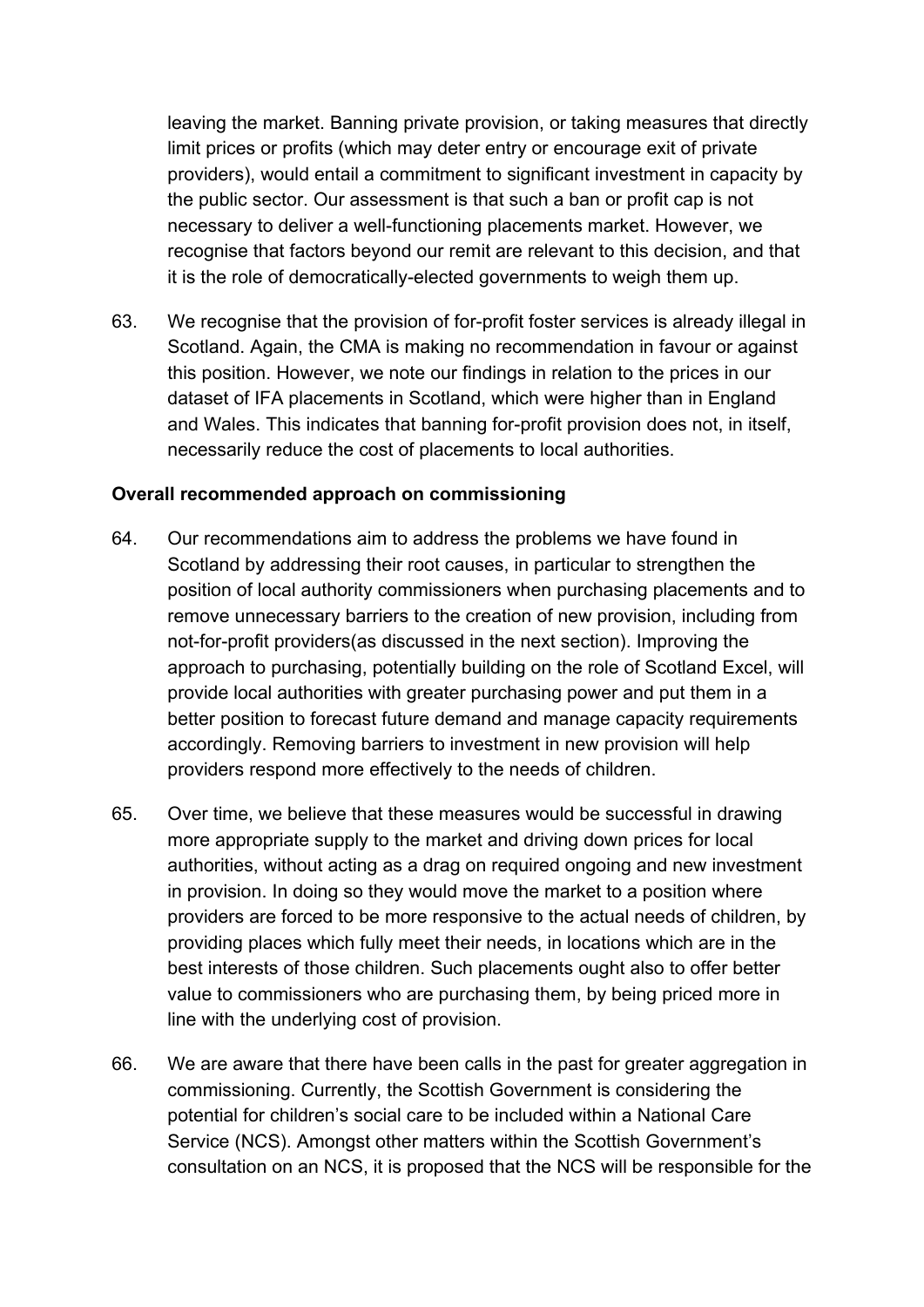commissioning, procurement and running (including contract management) of national contracts and framework agreements for complex and specialist services including: care for people whose care needs are particularly complex and specialist and residential care homes. The consultation notes that the NCS will establish a national commissioning and procurement team to deliver this role. If a decision is made to include children's services within the NCS, we recommend that the Scottish Government should build our recommendations into its wider reform programme.

67. The Scottish Government will rightly wish to consider our recommendations, and the appropriate way to implement them in the round, taking into account broader issues that are beyond our remit. Nonetheless, we are clear that excessive fragmentation in the processes of forecasting, market shaping and procurement are preventing this market from functioning as well as it could, and must therefore be addressed if we are to see significant improvement in outcomes.

### **Creating capacity in the market**

- 68. We have also identified barriers that are reducing the ability of suppliers to bring new supply to the market to meet emerging needs. These barriers are in the areas of:
	- regulation, in England;
	- property and planning, in England and Wales; and,
	- recruitment and retention, in England, Scotland and Wales.

By creating additional costs and time delays for providers, these factors may act as a deterrent to new investment, leading to provision being added more slowly, or even deterred completely. Unless addressed, over time, these will contribute to the ongoing undersupply of appropriate placements in the market.

69. We have made recommendations to the UK Government in relation to regulation in England and recommendations to the UK Government and Welsh Government in relation to the planning system in England and Wales which we do not cover in this summary, but set out in detail in the main report.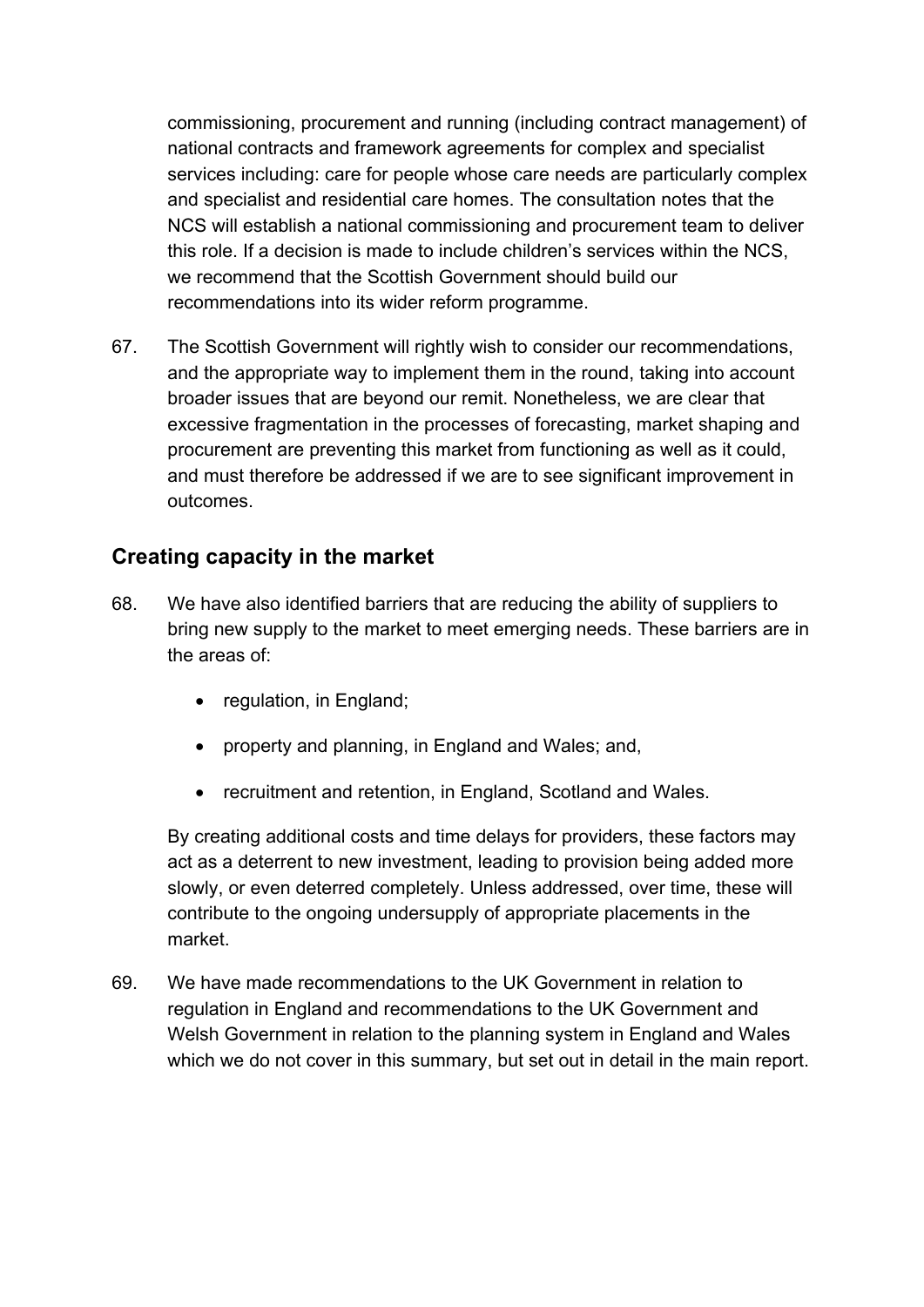#### **Recommendation 2.3: Regular state of the sector review**

- 70. We recommend that the Scottish Government commissions an annual state of the sector review, which would consider the extent and causes of any shortfalls in children's home staff or foster carers.
- 71. Recruiting and retaining staff for children's homes is a significant barrier to the creation of new capacity in Scotland, as in England and Wales. This is a fundamental problem across all the care sectors. Given the levels of profit and surplus among the large providers it is perhaps surprising that wages have not risen to ease recruitment pressure and that greater investment is not made in recruiting, training and supporting staff. We note, however, that there are many other factors aside from wages that impact on the attractiveness of roles within children's social care, some of which are outside the control of providers. While there is no easy route to addressing this, more attention needs to be paid to this question at a national level. This should be an ongoing process building on existing work.
- 72. In Scotland, there should be an annual assessment of the state of the sector, including workforce issues, to provide a clear overview of staffing pressures and concerns, and to recommend measures to address bottlenecks. This would be similar in scope to the Care Quality Commission's annual State of Care review in England. Governments should also give attention to whether national measures, such as recruitment campaigns, measures to support professionalisation (such as investment in training and qualifications) and clearer career pathways are required.
- 73. Recruitment and retention of foster carers is a barrier to creating more foster places. While many local authorities and IFAs are adopting positive approaches to addressing this, again more can be done at the national level. There should be an assessment of the likely future need for foster carers and national governments should take the lead in implementing an effective strategy to improve recruitment and retention of foster carers.

## **Resilience of the market**

74. We have found that some providers in the market, particularly those owned by private equity firms, are carrying very high levels of debt. These high debt levels increase the risk of disorderly firm failure, with children's homes shutting their doors abruptly. Were this to occur, this would harm children who may have to leave their current homes. Local authorities may then have problems finding appropriate alternative provision to transfer them into.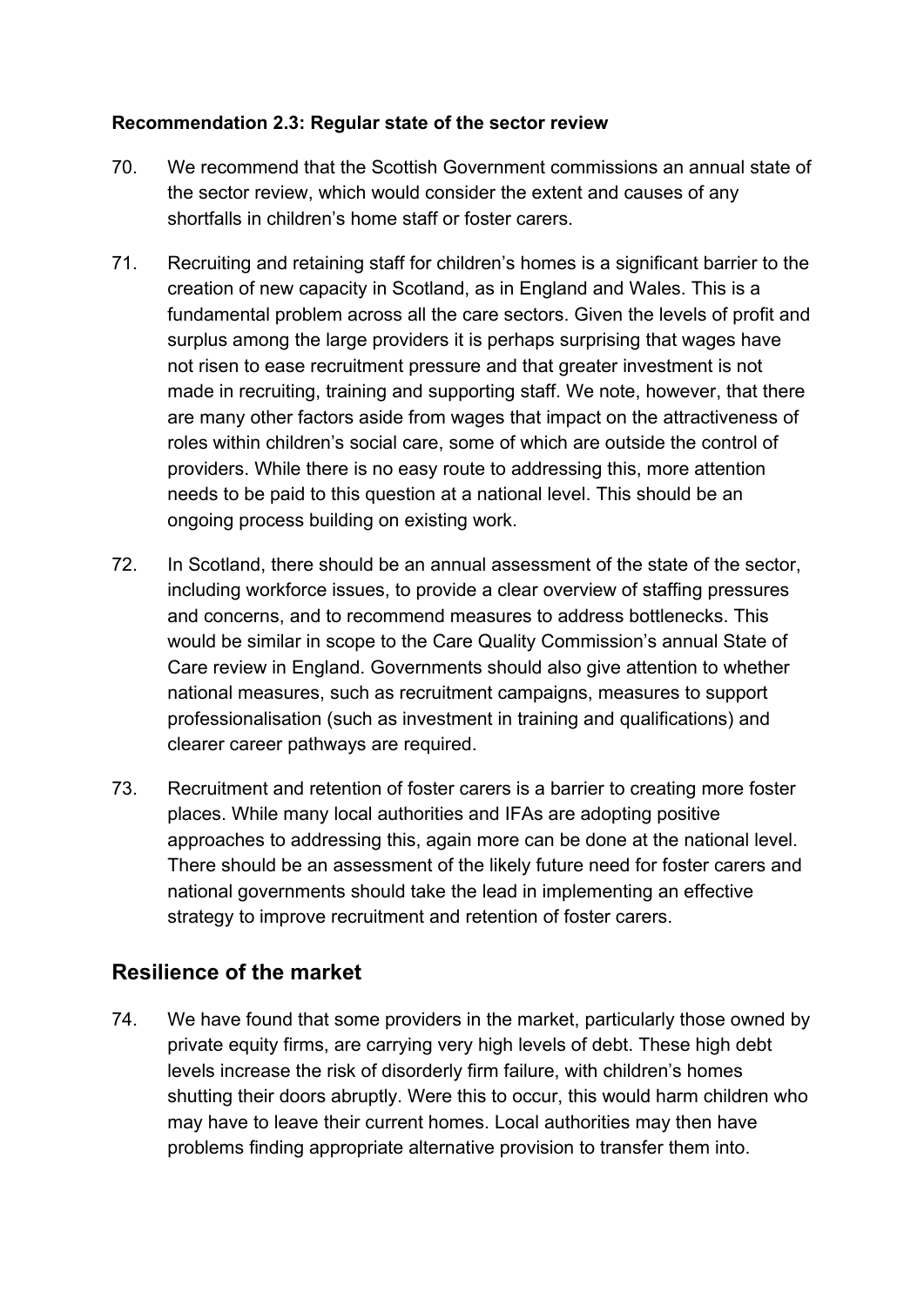- 75. In principle, a successful children's home should be expected to be attractive to a new proprietor. There is, however, no guarantee that it will be sold as a going concern in every case. In particular, the expected move away from the ultra-low interest rate environment of recent times would place new pressure on highly-leveraged companies to meet their debt servicing obligations, increasing the risk of disorderly failure. Our assessment is that the current level of risk of disruption to children's accommodation and care as a result of a provider's financial failure is unacceptable and measures must be taken to mitigate this.
- 76. We recognise the move away from for-profit provision in Scotland could, in time, remove some of the riskier business models from the placements market. However the risks of a firm failing for financial or other reasons and the need to put in place strategies to reduce this risk also applies to not-forprofit providers. Some of these may also be part of groups which include forprofit providers in other nations.
- 77. In considering our recommendations in this area, we have taken into account the ongoing need for investment in the creation of appropriate placements, and the current level of reliance on private providers to make this investment. We have sought to balance the need to take urgent steps to reduce the level of risk to children against the need to avoid a sudden worsening of the investment environment faced by providers, which may exacerbate the problem of lack of appropriate supply in this market.
- 78. We are therefore recommending that the Scottish Government takes steps to actively increase the level of resilience in this market, in order to reduce the risk of negative outcomes for children. In particular, we recommend that it:
	- introduces a market oversight function so that the risk of failure among the most difficult to replace providers is actively monitored; and
	- requires all providers to have measures in place that will ensure that children in their care will not have their care disrupted in the event of business failure.
- 79. We note that, in its consultation on a National Care Service the Scottish Government has sought views on the necessity of a market oversight function for the regulator (Care Inspectorate), its scope and the potential form of any additional powers the regulator should have to ensure this function is effective. If a decision is taken to include children's services within the scope of a National Care Service, we recommend that the Scottish Government builds our recommendations into its wider reform programme.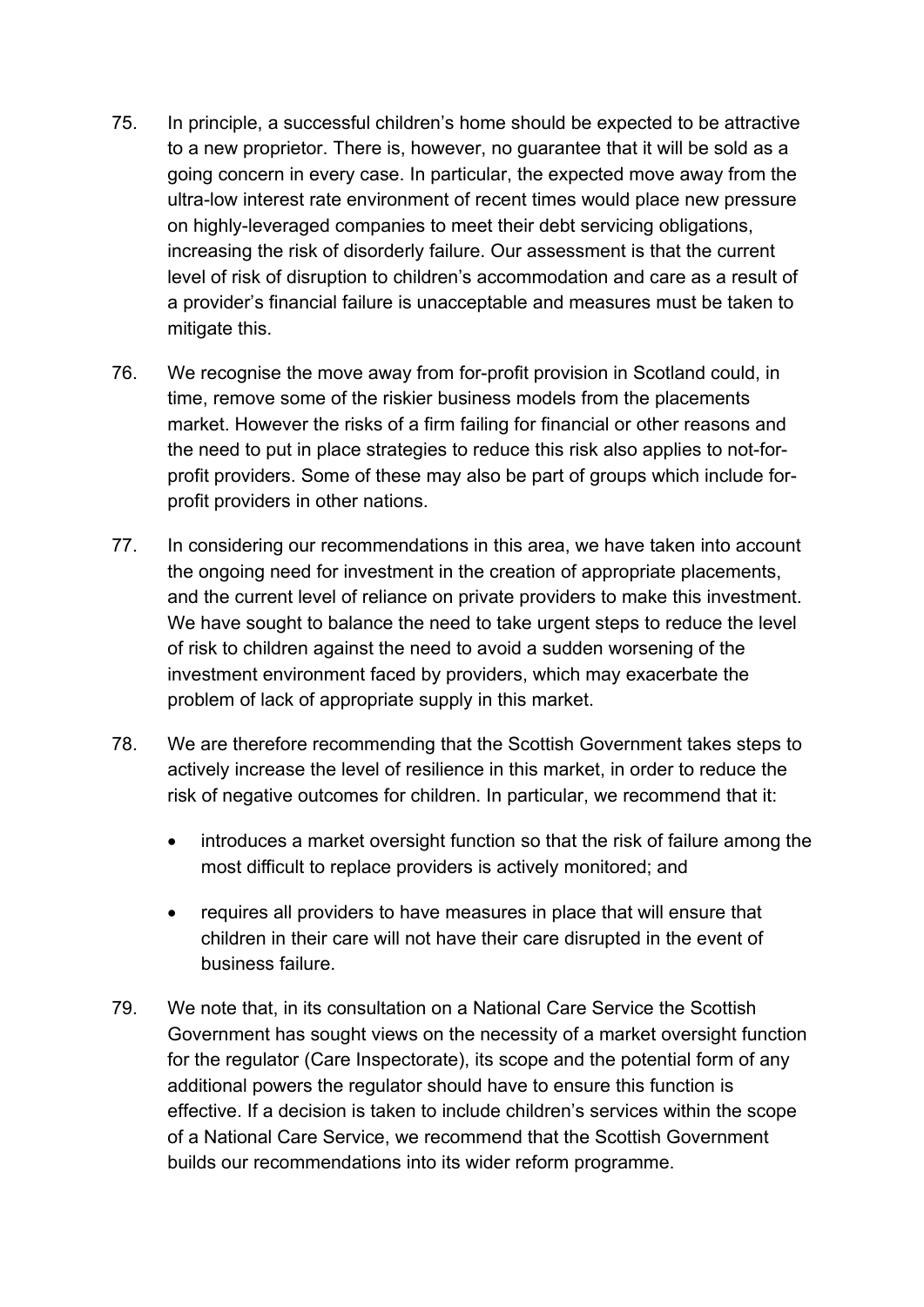#### **Recommendation 3.1: Monitor and warn of risks of provider failure**

- 80. We recommend that the Scottish Government creates an appropriate oversight regime that is capable of assessing the financial health of the most difficult to replace providers of children's homes and of warning placing authorities if a failure is likely.
- 81. This regime could operate along similar lines to the Care Quality Commission's current market oversight role in relation to adult social care providers in England – a system that already exists for a similar purpose. Adopting this recommendation would provide policymakers and placing authorities with early warning of a potential provider failure.
- 82. Due consideration should be given to adopting a statutory approach to market oversight in Scotland. Given the cross-border nature of many of the most significant providers, oversight bodies in the three nations need to be able to share relevant information in a timely and effective way.

#### **Recommendation 3.2: Contingency planning**

- 83. We recommend that the Scottish Government takes steps to ensure that children's interests are adequately protected if a provider gets into financial distress.
- 84. The Scottish Government, via its appointed oversight body, should require the most difficult to replace providers to maintain a "contingency plan" setting out how they are organising their affairs to mitigate the risk of their provision having to close in a sudden and disorderly way in the event that they get into financial difficulties or insolvency. One important element will be to ensure that appropriate arrangements are in place to ensure that providers have the necessary time and financial resources to enable an orderly transition where the provision can be operated on a sustainable basis, either by its existing owners or any alternative owners. Contingency plans should seek to address these risks, for instance through ensuring that:
	- appropriate standstill provisions are in place with lenders;
	- companies are structured appropriately to remove unnecessary barriers to selling the provision to another operator as a going concern; and
	- providers maintain sufficient levels of reserves to continue to operate for an appropriate length of time in a stressed situation.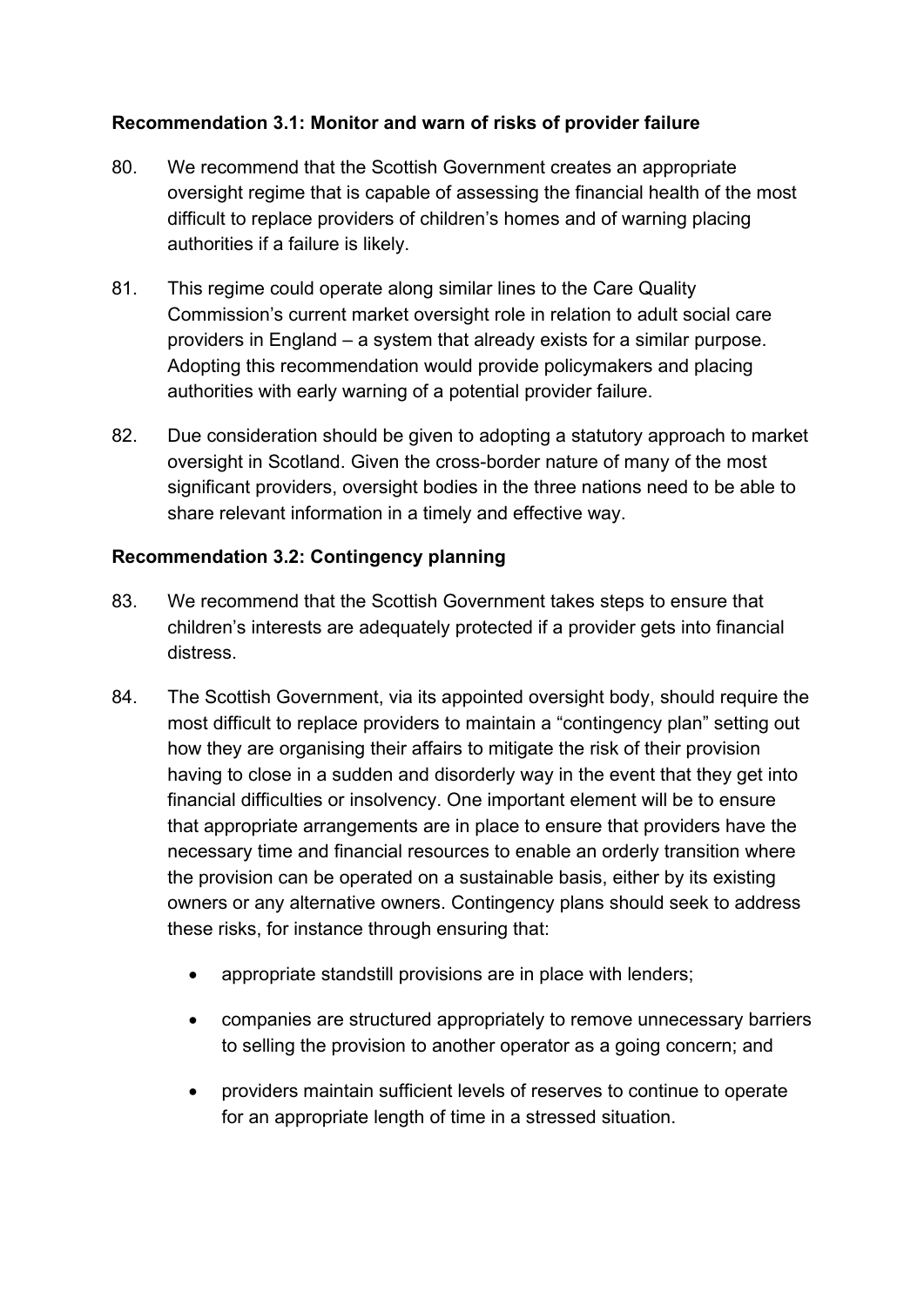- 85. These contingency plans should be subjected to stress testing by the Scottish Government's oversight body, to ensure that they are sufficiently robust to reduce the risk of negative impacts on children in potential stress scenarios. Where the oversight body considers that plans are not sufficiently robust, it should have the power to require providers to amend and improve them.
- 86. Taken together, we believe that these measures strike the right balance between minimising the risks of negative impacts on children and maintaining an environment that supports needed investment in the future, based on the current state of the market. As the measures that we are recommending, as well as wider measures to reform the sector, take effect and capacity grows in the market, the government will however want to reflect on the appropriate balance between public and private provision. In particular, as well as the resilience risks associated with the high levels of debt inherent in the business models of some providers, there is a risk that excessive reliance on highly leveraged providers will leave local authorities more susceptible to having to pay higher prices for services if the costs of financing debt increase.
- 87. In addition, as reforms to the care system are made in Scotland (possibly resulting in fewer children being placed in children's homes given the Promise's aims for a fundamental shift of thinking about when a child should be removed from their family with more support for families to stay together) the basis of this calculation may shift, meaning that imposing tougher measures, such as a special administration regime or steps to directly limit or reduce the levels of debt held by individual operators, may at that point be appropriate.
- 88. The functioning of the placements market in Scotland is also influenced by the functioning of the market elsewhere in the UK, particularly – given its proximity and size – in England. More pronounced problems around inadequate supply of appropriate placements in England are a key driver of cross-border placements into Scotland. Our intention is that the recommendations to the UK government in relation to the English market will improve supply of placements in England, thus tackling the root-cause of problematic cross-border placements.

#### **Next steps**

- 89. If implemented, we expect that our recommendations should improve or mitigate the poor outcomes that we see in the placement market.
	- Our recommendations in relation to commissioning placements in the market will put purchasers in a stronger position to understand their future